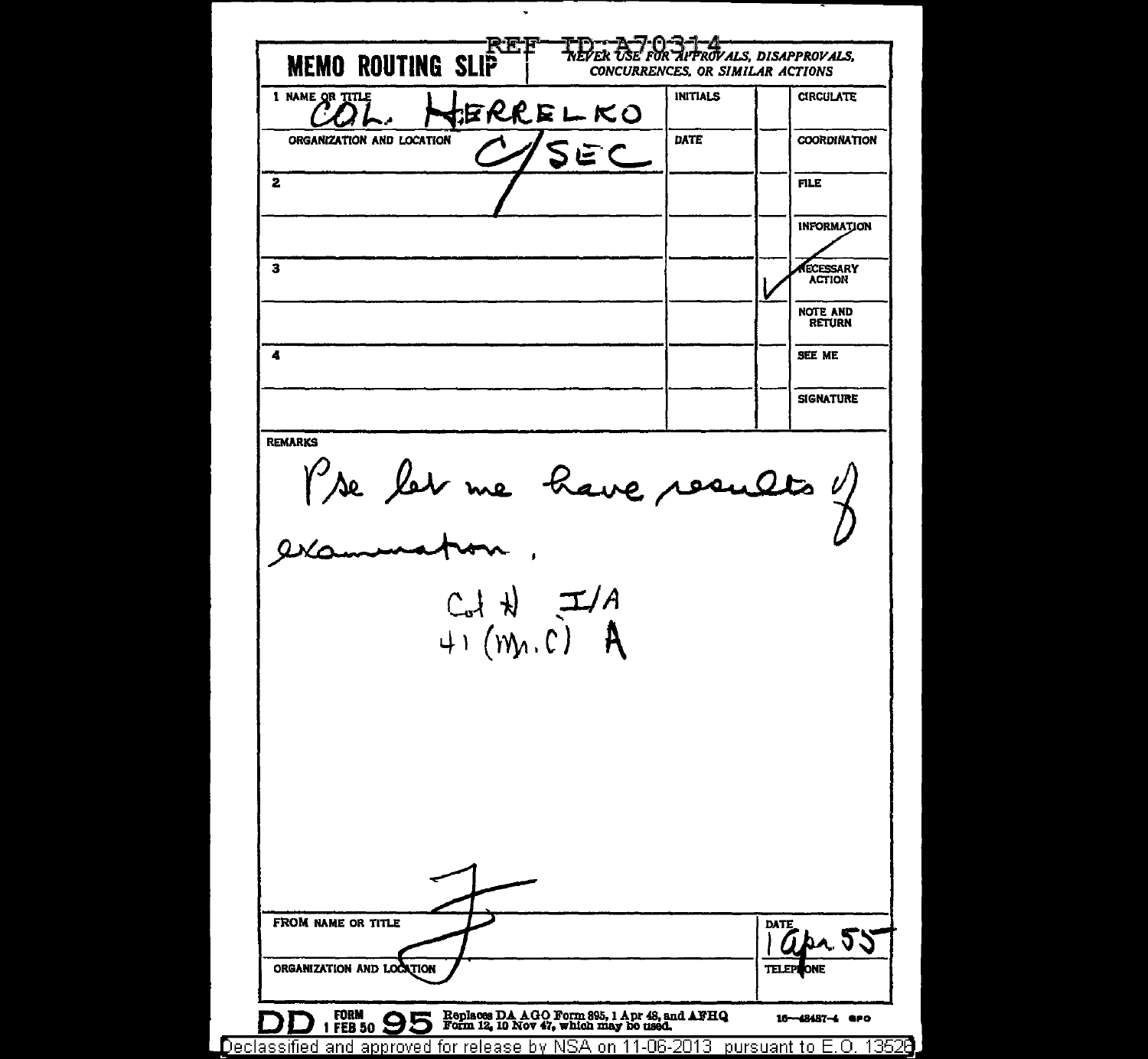... - --.... ~rlUPN..mP314 **U U 11** I I **Ul-111** I • • • -



**VARIAN associates RUSSELL H. VARIAN, PRESIDENT • H. MYRL STEARNS, GENERAL MANAGER 611 HANllN WAY• PALO ALTO. CALIPOINIA • DAVENPORT S·S631** 

March 21, 1955

Mr. William Friedman National. Security Agency Washington, D.C.

My dear Billy:

For a long time you have not heard from me. My silence is now broken and  $I$  desire to convey to you what  $I$  consider an excellent possibility for a high degree cipher system.

For the past year I have been employed by Varian Associates, in Palo Alto. I have come in contact, during this period, with a number of fine, up-standing young men, one of which is a designer of the enclosed cryptograph system. He is Howard N. Smith, a graduate of Massachusetts Institute of Technology. Howard Smith is highly respected in our organization and has gone to great lengths in the development of this system. I have studied it and consider that it has excellent possibility for military usage, should it be possible to convert it electronically to automatic usage.

I consider your judgment in matters of this nature as the best obtainable in the United States, so if you will. be kind enough to carefully analyze the possibilities of our Government's use of the enclosed system, and give us your recommendations, I will. be extremely grateful.

The inventor's position is that he desires the system be completely analyzed by an expert to determine the extent of possible interest. Should there be merit, he would be willing to make it exclusively available to the United States' Government under some proper contractual arrangement. Mr. Smith also advises me that should you consider it as a possibility he would be glad to come to Washington to discuss the matter in detail with the appropriate authorities.

**-&0NFIBENTIAt**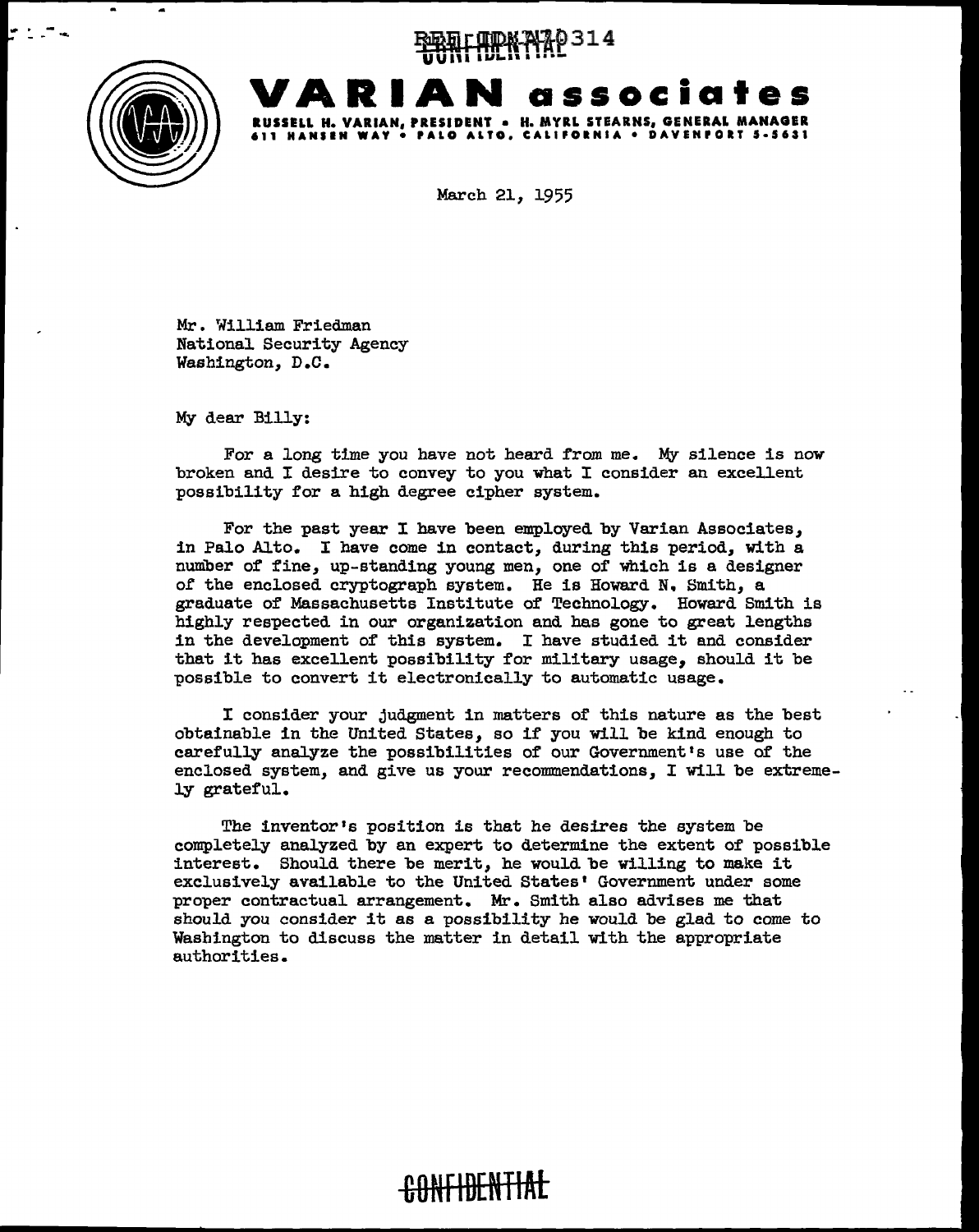

Mr. William Friedman National Security Agency - 2 - March 21, 1955

I hope this letter finds you and Mrs. Friedman in good health and happiness, and Mrs. Stoner and I hope that, should you every come West, you'll plan to stop by to see us. Our best wishes also.

Sincerely,

Frank E. Stoner

- Enclosure: Cryptographic System Invented by Howard N. Smith (Dated November 14, 1954)
- P.S.: I am transmitting this System to you by my good friend, Colonel Walter B. Brown, our Washington representative. Colonel Brown served for many years in the Signal Corps, and I am sure you will enjoy making his acquaintance.

# CONFIDENTIAL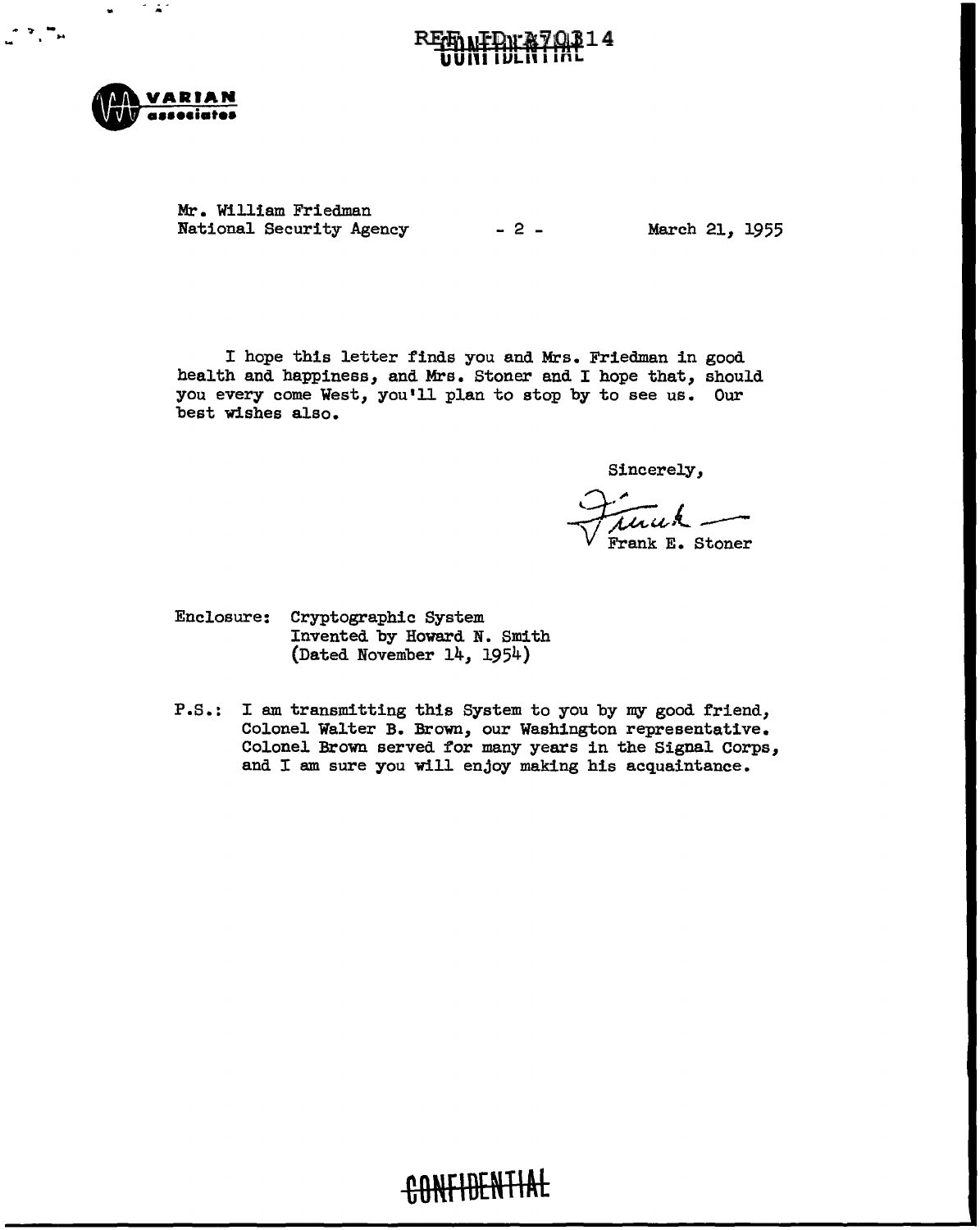$\blacksquare$ ÷.  $15A$ pr  $2.10$ NEVER USE FOR APPROVALS, DISAPPROVALS, **MEMO ROUTING SLIP** CONCURRENCES, OR SIMILAR ACTIONS INITIALS **CIRCULATE** JERRELKO ORGANIZATION AND LOCATION **DATE** COORDINATION SEC 2 FILE INFORMATION  $\overline{\mathbf{3}}$ ECESSARY **ACTION** NOTE AND RETURN *A*  SEE ME **SIGNATURE** ROMARKS<br>Pre let me have recultin y FROM NAME OR TITLE DATE  $\frac{1.55}{100}$ ORGANIZATION AND LOCATION TELEP  $\begin{array}{l} \text{FORM} \\ \text{I} \text{ FEB 50} \end{array} \bigoplus \bigoplus \text{Forn 12, 10 Nov 47, which may be used.}$ 16-48487-4 6PO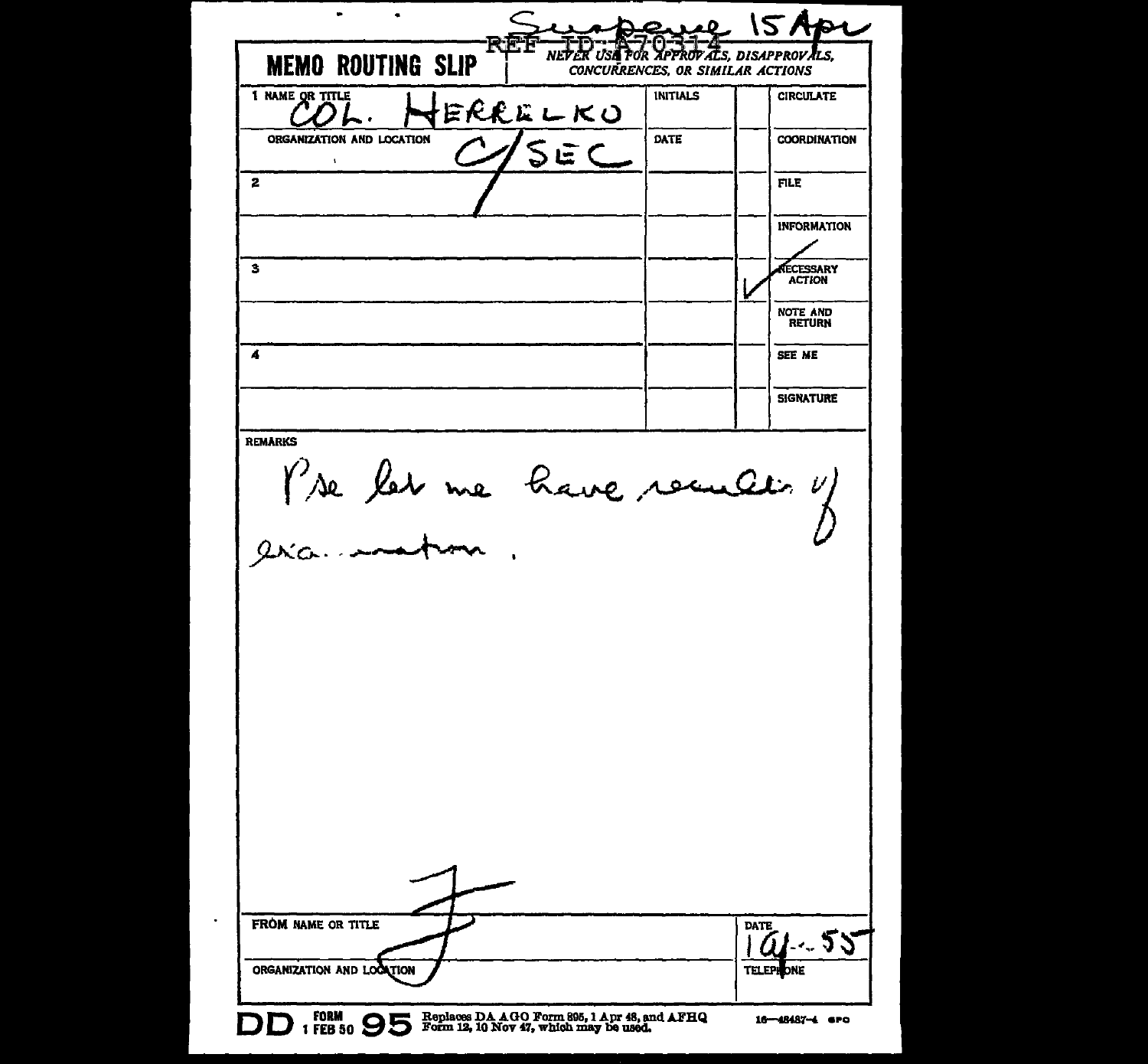## *Office Memorandum* **. UNITED sTATEs GovERNMENT**

**TO** S/Asst (Mr. Friedman) **DATE: "1. 8 APR 1955** 

**FROM :** DD/COMSEC (Col. Herrelko)

**SUBJBCT:** Cryptographic System Subnitted by Howard N. Smith

Reference: Confidential ltr fran Maj. Gen. Frank E. Stoner, USA, Rtd., dtd 21 Mar 55

1. The system described in the brochure inclosed with the reference has been examined and found to incorporate no principles which are superior to those presently in use. It is a type of autokey (Vigenere) substitution wherein each key value is detennined by the randan selection of a letter, conversion of that letter to a displacement interval by a mixed canponent, and the corresponding displacement of the plain and cipher components from their preceeding alignment. Alternate letters of the cipher are the encipherment of the randomly-selected (indicator) letters.

2. It is suggested that your reply to Maj. Gen. Stoner include substantially the following:

"Unfortuna~ely, the system designed by Mr. Smith does not exemplify any cryptographic principles not already lmown to us, and it has certain major disavantages, compared to systems in current use. Although the combination of basic principles shows a keen and facile mind, and a flair for cryptographic manipulation, on the part of the designer, several deterrents to its operational feasibility, for our purposes, may be cited. The inherent requirement that each cipher message be twice the length of the corresponding plain language is an uneconanical feature for large volume traffic. The fact that a single discrepancy between the correct cipher text and the version received $\sqrt{m}$ ay affect the intelligibility of the remainder of the message also introduces a highly undesirable factor. It is recognized that such errors may be corrected readily enough  $\frac{1}{\sqrt{N}}$ . We we we wave  $\frac{1}{\sqrt{N}}$  hand operation of such a system; however; in plectronic adapta-

with tions, present criteria require that automatic equipment be permitted to operate unattended, without the likelihood of unpredictably long stretches of unintelligible plain text resulting.

.·'

"It is interesting to note the thorough analysis, by the authors of the brochure, of the potential weaknesses of this system; their

I feel sure that your long backgrand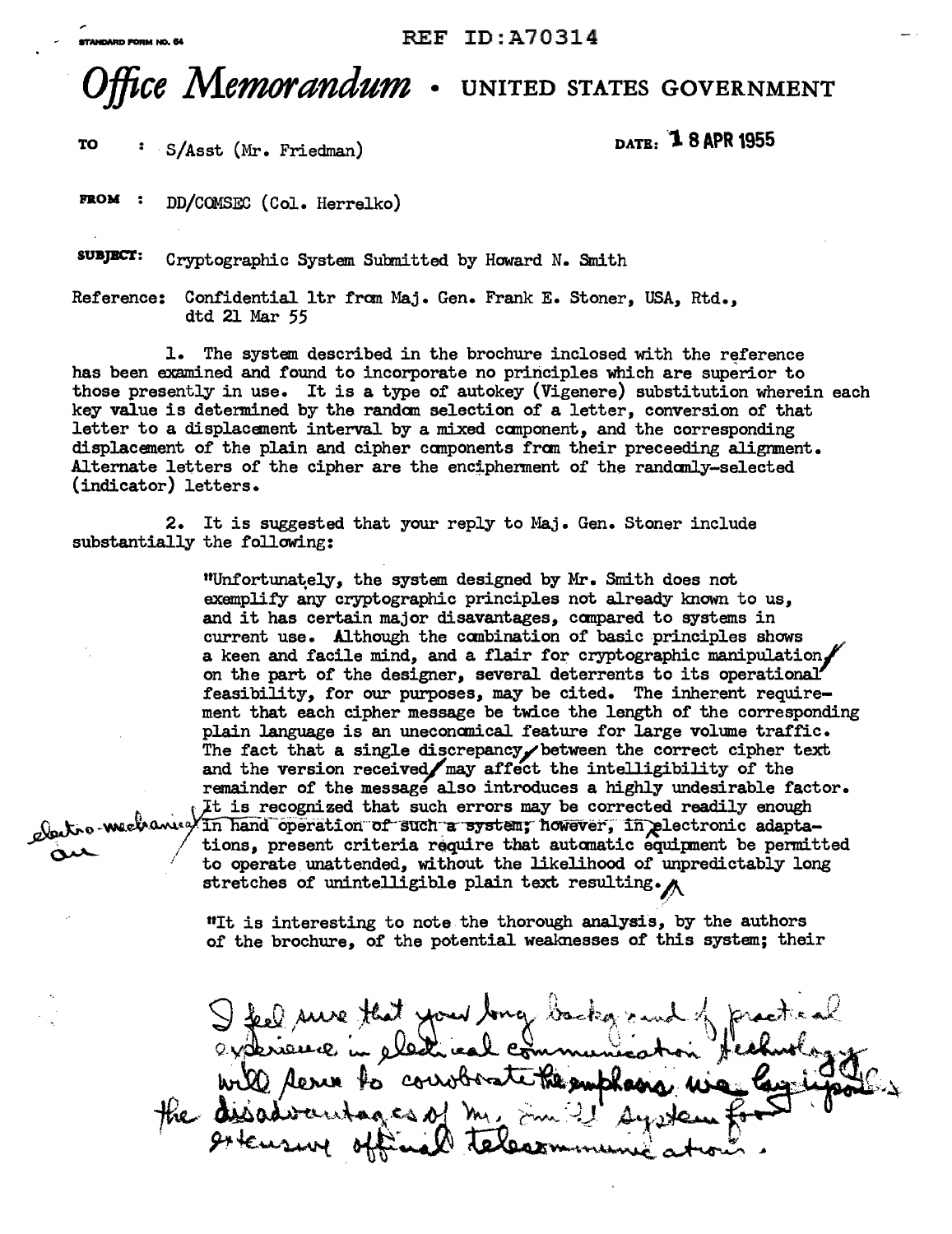#### REF ID:A70314

### **28 APR 1955**

independently conceived methods for averting these weaknesses represent a commendable achievement. I trust you will express our appreciation to Mr. Smith, and to his associate Mr. Lewis, for their patriotic interest and expenditure of time and effort in this matter."

The correspondence and the descriptive brochure are attached.

 $(1)$ 

F: E. HERRELKO Colonel **USAF Deputy Director Communications Security** 

Copy furnished: TEC (NSA-18)